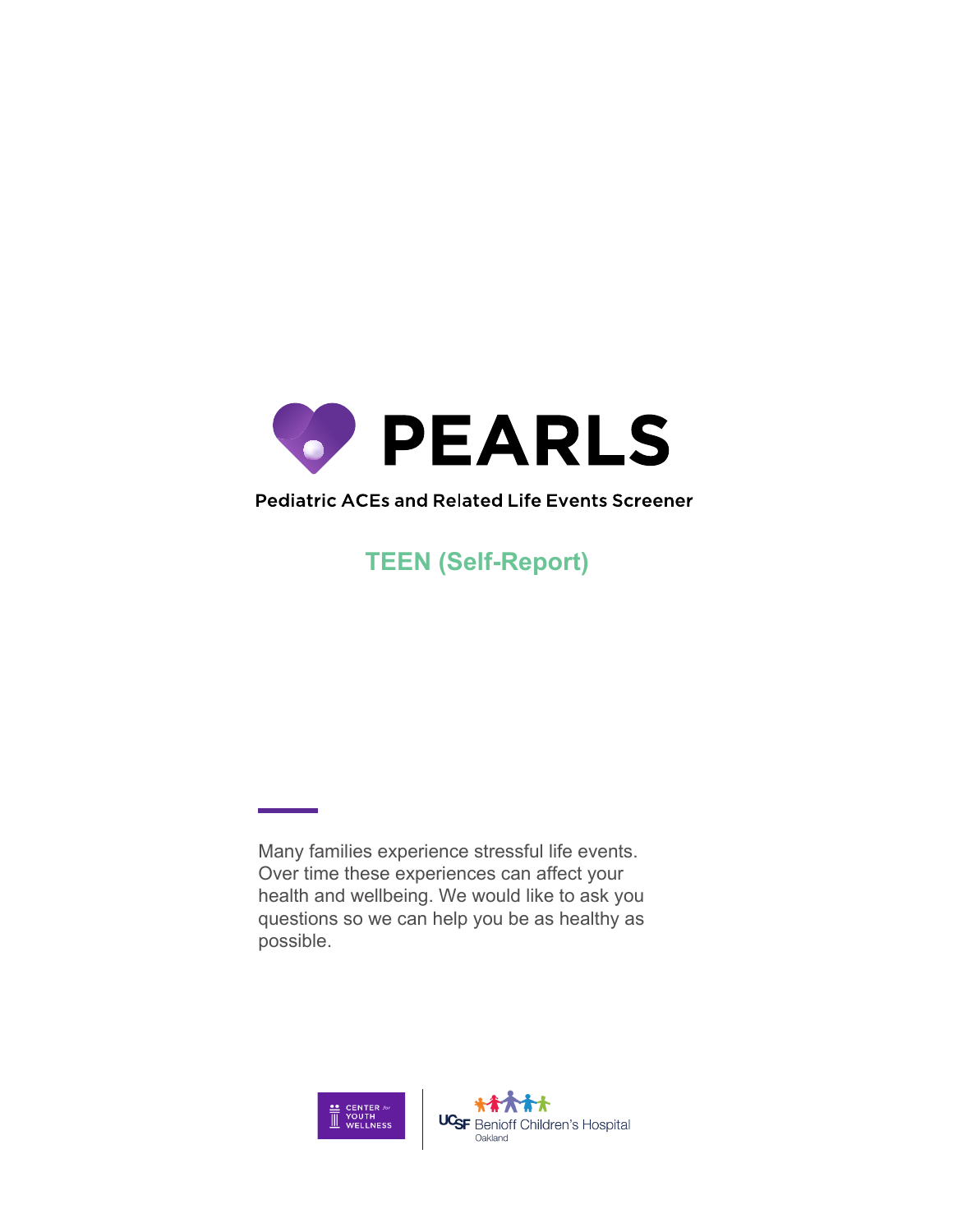## **Pediatric ACEs and Related Life Events Screener (PEARLS)**

TEEN (Self-Report)- To be completed by: **Patient**

At any point in time since you were born, have you seen or been present when the following experiences happened? Please include past and present experiences.

*Please note, some questions have more than one part separated by "OR." If any part of the question is answered "Yes," then the answer to the entire question is "Yes."*

|                | PART 1:<br>Please check "Yes" where apply.                                                                                                                                                                                                                        | $\left[ \nabla\right]$ |
|----------------|-------------------------------------------------------------------------------------------------------------------------------------------------------------------------------------------------------------------------------------------------------------------|------------------------|
|                | 1. Have you ever lived with a parent/caregiver who went to jail/prison?                                                                                                                                                                                           |                        |
| 2.             | Have you ever felt unsupported, unloved and/or unprotected?                                                                                                                                                                                                       |                        |
| 3 <sub>1</sub> | Have you ever lived with a parent/caregiver who had mental health issues?<br>(for example, depression, schizophrenia, bipolar disorder, PTSD, or an anxiety disorder)                                                                                             |                        |
| 4.             | Has a parent/caregiver ever insulted, humiliated, or put you down?                                                                                                                                                                                                |                        |
| 5.             | Has your biological parent or any caregiver ever had, or currently has a problem with too<br>much alcohol, street drugs or prescription medications use?                                                                                                          |                        |
|                | 6. Have you ever lacked appropriate care by any caregiver?<br>(for example, not being protected from unsafe situations, or not being cared for when sick<br>or injured even when the resources were available)                                                    |                        |
|                | 7. Have you ever seen or heard a parent/caregiver being screamed at, sworn at, insulted or<br>humiliated by another adult?                                                                                                                                        |                        |
|                | Or have you ever seen or heard a parent/caregiver being slapped, kicked, punched beaten<br>up or hurt with a weapon?                                                                                                                                              |                        |
| 8.             | Has any adult in the household often or very often pushed, grabbed, slapped or thrown<br>something at you?                                                                                                                                                        |                        |
|                | Or has any adult in the household ever hit you so hard that you had marks or were injured?                                                                                                                                                                        |                        |
|                | Or has any adult in the household ever threatened you or acted in a way that made you<br>afraid that you might be hurt?                                                                                                                                           |                        |
| 9 <sub>1</sub> | Have you ever experienced sexual abuse?<br>(for example, has anyone touched you or asked you to touch that person in a way that was<br>unwanted, or made you feel uncomfortable, or anyone ever attempted or actually had oral,<br>anal, or vaginal sex with you) |                        |
|                | 10. Have there ever been significant changes in the relationship status of your caregiver(s)?<br>(for example, a parent/caregiver got a divorce or separated, or a romantic partner moved in<br>or out)                                                           |                        |
|                | How many "Yes" did you answer in Part 1?:                                                                                                                                                                                                                         |                        |

UCSF Benioff Children's Hospital Oakland

**CENTER /or**<br>YOUTH<br>WELLNESS

This tool was created in partnership with UCSF School of Medicine.